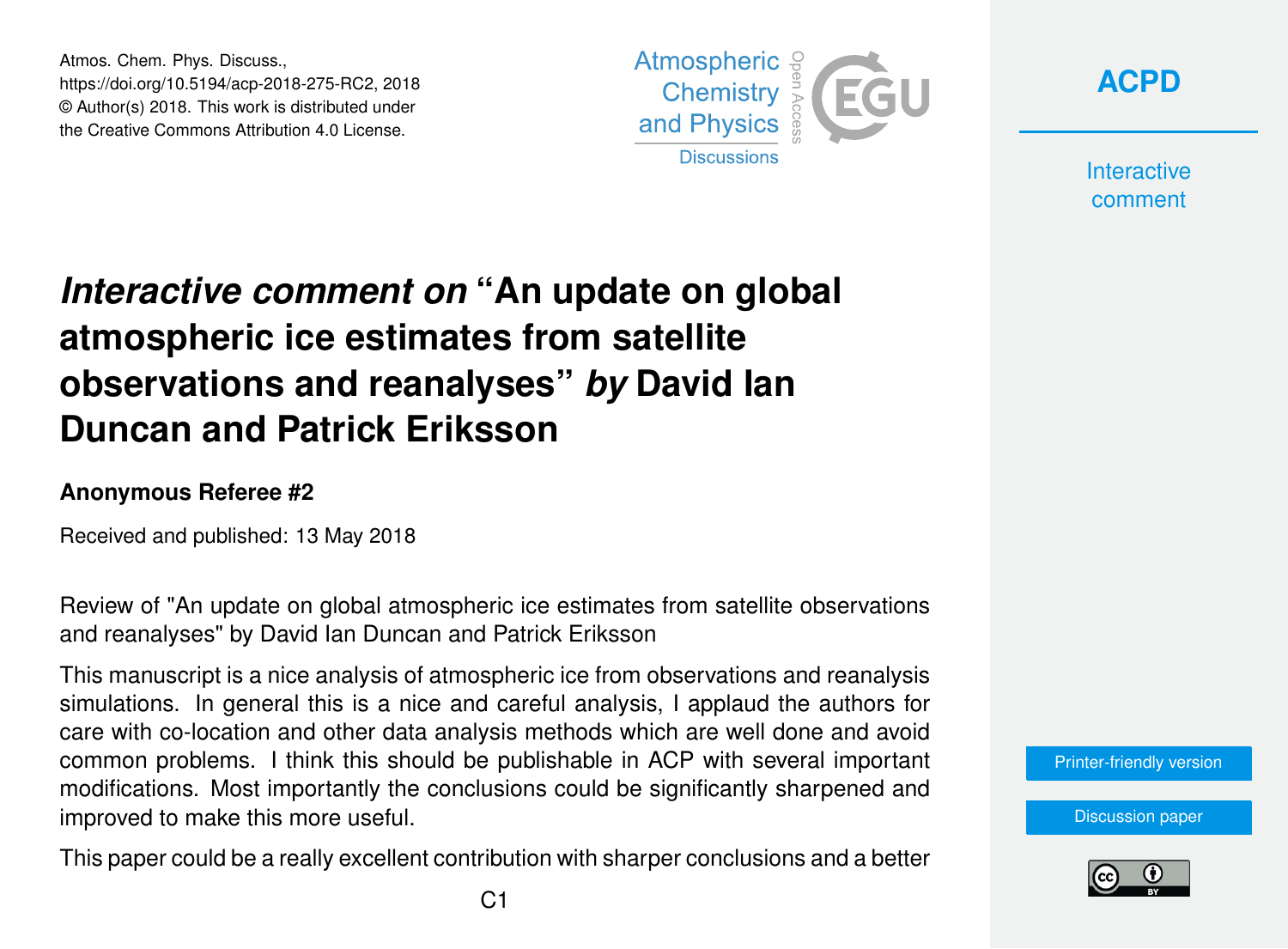summary. I think the summary does need a bit of a rewrite to sharpen the conclusions from the analysis. As noted below, the summary and conclusions could note what the analysis says about where differences lie (noted in specific comments). Also the relative merits of the reanalyses (models) and review what they assimilate and how this might affect the results.

Page 1,L8: homologous ? The word is a bit obtuse. Not good in an abstract, I think 'similar' would be fine here and easier on the reader.

Page 1, L14: can you bound uncertainty? Can you attribute systematic differences to microphysical assumptions?

Page 2, L3: the motivation here could be stronger. Ice clouds are generally the radiating layer to space. Ice cloud properties are highly uncertain, which makes this a difficult problem.

Page 2, L4: I would probably suggest ice content is 'prognostic'. It is part of the hydrologic cycle.

Page 2, L24: the difficulties you have accurately spelled out here beg the question of whether we should look at IWP or IWC at all, and instead work in a space where we understand the measurements (e.g. just compare attenuation due to ice for different wavelenghts to a simulated version of these quantities).

Page 4, L2: I would Ike to see a discussion of satellite simulators here. At least acknowledge there are other ways forward.

Page 5, L33: isn't ice just precipitating (snow) and non precipitating? What is MERRA missing? Maybe you should use consistent terms here.

Page 6, L4:you might need to be specific about what is assimilated and whether it is independent data you are comparing the reanalyses to.

Page 6, L6: a zonal mean plot of all 6 would help make this quanitative. It might be

### **[ACPD](https://www.atmos-chem-phys-discuss.net/)**

**Interactive** comment

[Printer-friendly version](https://www.atmos-chem-phys-discuss.net/acp-2018-275/acp-2018-275-RC2-print.pdf)

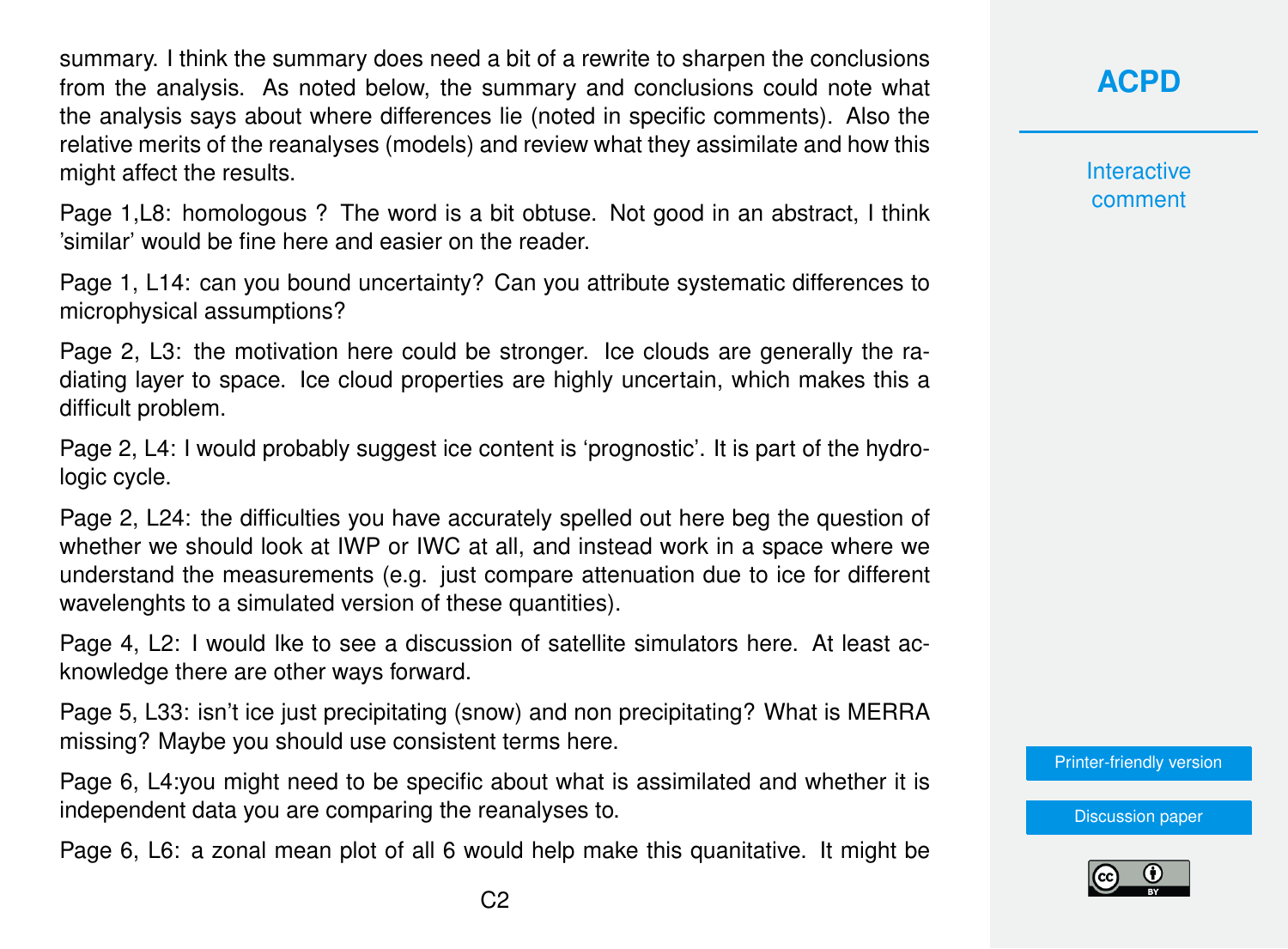better unless there are pattern differences you want to point out. I guess this is figure 3, but I would like to see this mentioned here. Possibly even discussed here.

Page 6, L14: I like the detail on co-location. This is helpful. Does the Dardar picture qualitatively change if you only use 2015?

Page 6, L24: should this skewness be obvious in figure 2? It does not look like it.

Page 7, L5: what does not shown in figure 2 mean if zero values are included mean?

Page 7, L11: might be better to describe the sensitivity thresholds of each instrument specifically.

Page 9, L7: here or later it would be useful to understand what data sets you trust. The fact that the models seem to put a large mass as precipitating (snow) is worth mentioning. Is this realistic?

Page 13, L8:what percent of variance is explained by the second principle component and is this significantly different than PC1and PC3?

Page 14, L27: for figure 8, was the diurnal difference calculated before smoothing on each point? Or were day time and night time smoothed separately and then differences? I'm guessing the latter. Please clarify.

Page 16, L4: relative to the insitu data from Heymsfield 2017, what satellite data do you think compares best with insitu. Why?

Page 16, L14: can you explain the mechanism for the dirunally dependent microphysics in another sentence please? What was the Gong et al 2018 mechanism?

Page 16, L24: the discrepancy for large IWP probably deserves highlighting. There attenuation and microphysics with large particles may matter a lot. That they would also affect total mass disproportionately. This might be worth highlighting.

It may also enable some comments on why the seasonal cycles look similar but not the

## **[ACPD](https://www.atmos-chem-phys-discuss.net/)**

**Interactive** comment

[Printer-friendly version](https://www.atmos-chem-phys-discuss.net/acp-2018-275/acp-2018-275-RC2-print.pdf)